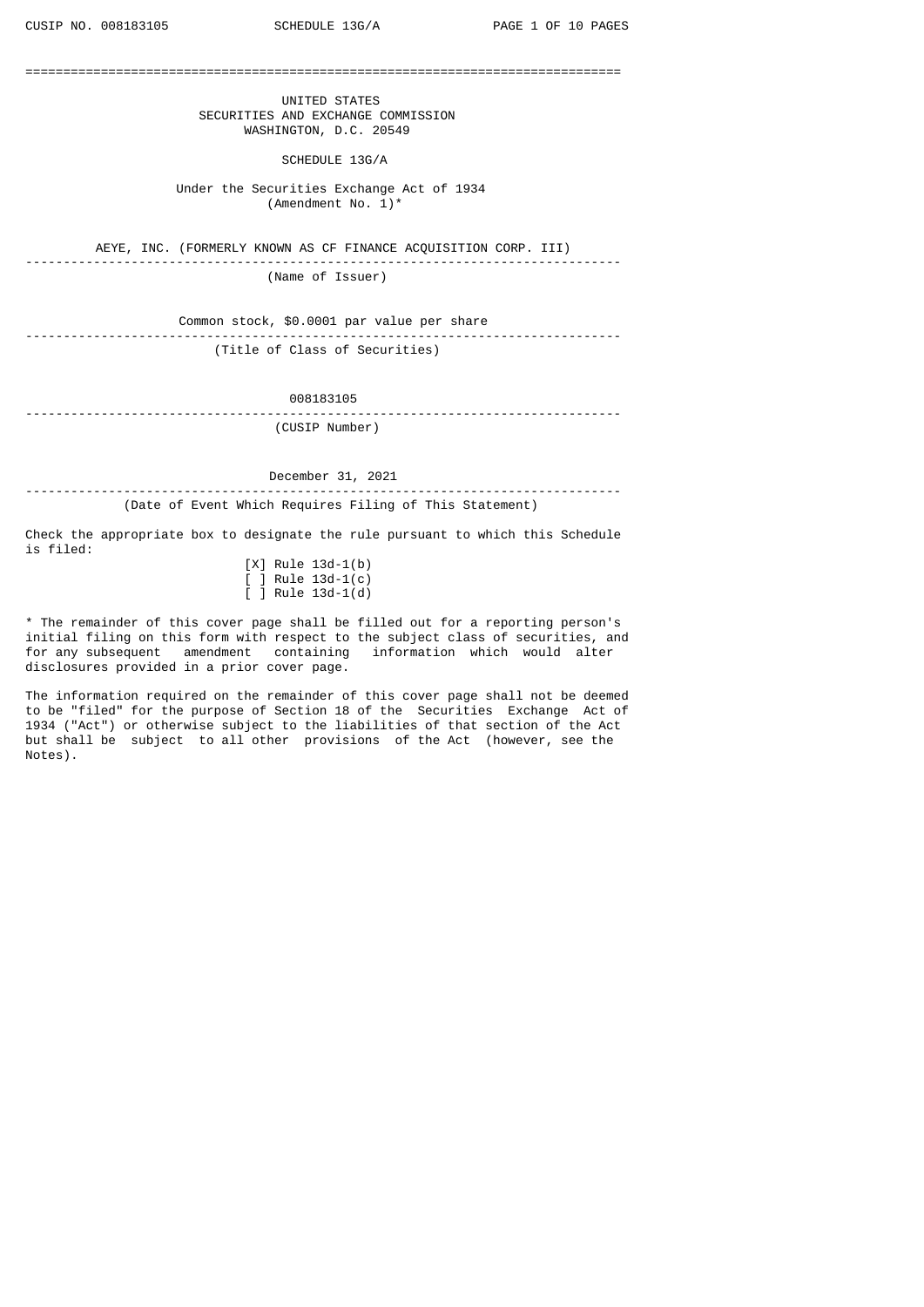|                                                                                                              | CUSIP NO. 008183105 SCHEDULE 13G/A                                                                              | PAGE 2 OF 10 PAGES |
|--------------------------------------------------------------------------------------------------------------|-----------------------------------------------------------------------------------------------------------------|--------------------|
| 1.                                                                                                           | NAME OF REPORTING PERSON/S.S. OR I.R.S. IDENTIFICATION<br>NO. OF ABOVE PERSON                                   |                    |
|                                                                                                              | WEISS ASSET MANAGEMENT LP                                                                                       |                    |
| 2.                                                                                                           | CHECK THE APPROPRIATE BOX IF A MEMBER OF A GROUP*<br>$(A)$ $[$ $]$<br>$(B)$ $[$ $]$                             |                    |
| 3.                                                                                                           | SEC USE ONLY                                                                                                    |                    |
| 4.                                                                                                           | CITIZENSHIP OR PLACE OF ORGANIZATION                                                                            |                    |
|                                                                                                              | <b>DELAWARE</b>                                                                                                 |                    |
|                                                                                                              | 5. SOLE VOTING POWER                                                                                            |                    |
| NUMBER OF<br><b>SHARES</b><br>BENEFICIALLY<br>OWNED BY<br><b>EACH</b><br>REPORTING<br><b>PERSON</b><br>WITH: | 0<br>6. SHARED VOTING POWER<br>$\Theta$<br>7. SOLE DISPOSITIVE POWER<br>$\Theta$<br>8. SHARED DISPOSITIVE POWER |                    |
|                                                                                                              | 0                                                                                                               |                    |
| 9.                                                                                                           | AGGREGATE AMOUNT BENEFICIALLY OWNED BY EACH REPORTING PERSON<br>0                                               |                    |
| 10.                                                                                                          | CHECK BOX IF THE AGGREGATE AMOUNT IN ROW (9) EXCLUDES<br>CERTAIN SHARES*                                        | $\Box$             |
| 11.                                                                                                          | PERCENT OF CLASS REPRESENTED BY AMOUNT IN ROW (9)                                                               |                    |
|                                                                                                              | 0.00%                                                                                                           |                    |
| 12.                                                                                                          | TYPE OF REPORTING PERSON*                                                                                       |                    |

IA – Investment Adviser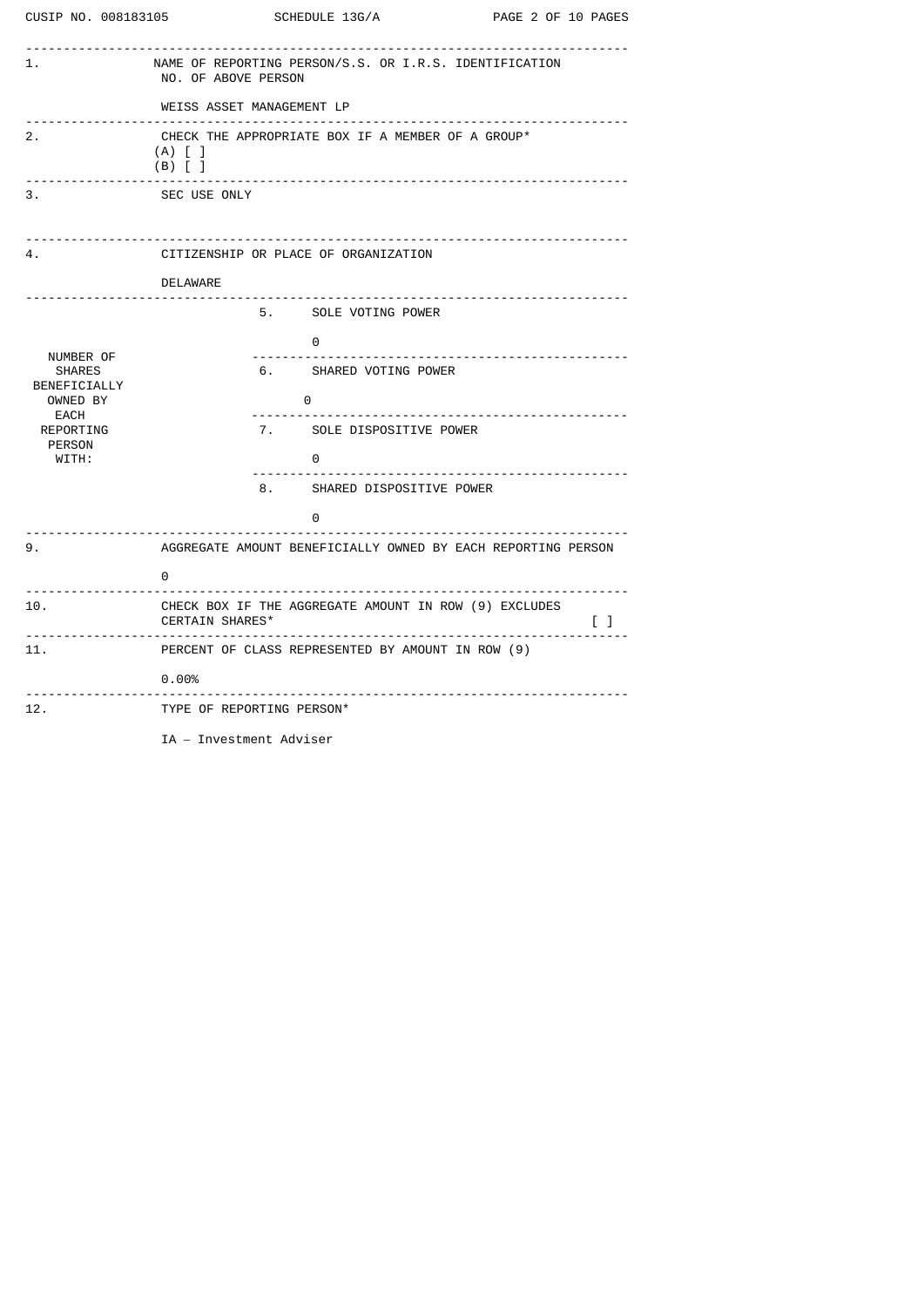| CUSIP NO. 008183105                | SCHEDULE 13G/A                                                                                          |                                                       | PAGE 3 OF 10 PAGES |                                                                                                                                   |
|------------------------------------|---------------------------------------------------------------------------------------------------------|-------------------------------------------------------|--------------------|-----------------------------------------------------------------------------------------------------------------------------------|
| 1.                                 | NAME OF REPORTING PERSON/S.S. OR I.R.S. IDENTIFICATION<br>NO. OF ABOVE PERSON                           |                                                       |                    |                                                                                                                                   |
|                                    | WAM GP LLC<br>.                                                                                         |                                                       |                    |                                                                                                                                   |
| 2.<br>.                            | CHECK THE APPROPRIATE BOX IF A MEMBER OF A GROUP*<br>$(A)$ $\lceil$ $\rceil$<br>$(B)$ $\lceil$ $\rceil$ |                                                       |                    |                                                                                                                                   |
| 3.                                 | SEC USE ONLY                                                                                            |                                                       |                    |                                                                                                                                   |
| 4.                                 | CITIZENSHIP OR PLACE OF ORGANIZATION                                                                    |                                                       |                    |                                                                                                                                   |
|                                    | DELAWARE                                                                                                |                                                       |                    |                                                                                                                                   |
|                                    |                                                                                                         | 5. SOLE VOTING POWER                                  |                    |                                                                                                                                   |
|                                    | $\bullet$                                                                                               |                                                       |                    |                                                                                                                                   |
| NUMBER OF<br><b>SHARES</b>         |                                                                                                         | 6. SHARED VOTING POWER                                |                    |                                                                                                                                   |
| BENEFICIALLY<br>OWNED BY           | $\Theta$                                                                                                |                                                       |                    |                                                                                                                                   |
| EACH<br>REPORTING<br><b>PERSON</b> |                                                                                                         | 7. SOLE DISPOSITIVE POWER                             |                    |                                                                                                                                   |
| WITH:                              | $\Theta$                                                                                                |                                                       |                    |                                                                                                                                   |
|                                    |                                                                                                         | 8. SHARED DISPOSITIVE POWER                           |                    |                                                                                                                                   |
|                                    | $\Theta$                                                                                                |                                                       |                    |                                                                                                                                   |
| 9.                                 | AGGREGATE AMOUNT BENEFICIALLY OWNED BY EACH REPORTING PERSON                                            |                                                       |                    |                                                                                                                                   |
| .                                  | 0                                                                                                       |                                                       |                    |                                                                                                                                   |
| 10.                                | CERTAIN SHARES*                                                                                         | CHECK BOX IF THE AGGREGATE AMOUNT IN ROW (9) EXCLUDES |                    | $\begin{array}{ccc} \begin{array}{ccc} \end{array} & \begin{array}{ccc} \end{array} & \begin{array}{ccc} \end{array} \end{array}$ |
| 11.                                |                                                                                                         | PERCENT OF CLASS REPRESENTED BY AMOUNT IN ROW (9)     |                    |                                                                                                                                   |
| <u> - - - - - - - - - - - - -</u>  | $0.00\%$                                                                                                |                                                       |                    |                                                                                                                                   |
| 12.                                | TYPE OF REPORTING PERSON*                                                                               |                                                       |                    |                                                                                                                                   |
|                                    | HC - Parent Holding Company/Control Person                                                              |                                                       |                    |                                                                                                                                   |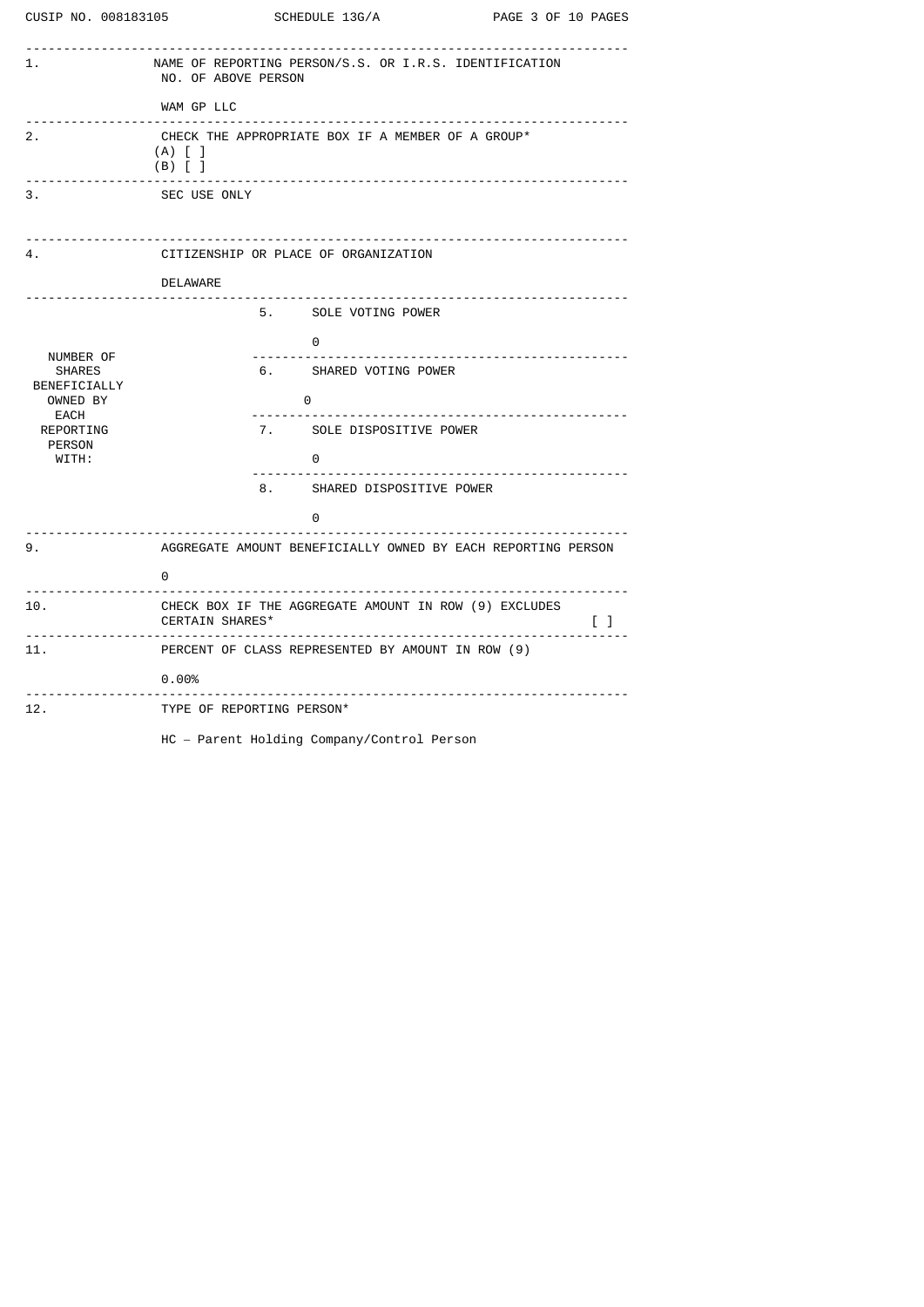|                                                                                                       | CUSIP NO. 008183105 SCHEDULE 13G/A                                                                                               | PAGE 4 OF 10 PAGES                  |
|-------------------------------------------------------------------------------------------------------|----------------------------------------------------------------------------------------------------------------------------------|-------------------------------------|
| 1.                                                                                                    | NAME OF REPORTING PERSON/S.S. OR I.R.S. IDENTIFICATION<br>NO. OF ABOVE PERSON                                                    |                                     |
|                                                                                                       | ANDREW M. WEISS, PH.D.                                                                                                           |                                     |
| 2.                                                                                                    | CHECK THE APPROPRIATE BOX IF A MEMBER OF A GROUP*<br>$(A)$ $\lceil$ $\rceil$<br>$(B)$ $\lceil$ $\rceil$                          |                                     |
| 3.                                                                                                    | SEC USE ONLY                                                                                                                     |                                     |
| 4.                                                                                                    | CITIZENSHIP OR PLACE OF ORGANIZATION                                                                                             |                                     |
|                                                                                                       | <b>USA</b><br><u>.</u>                                                                                                           |                                     |
|                                                                                                       | 5. SOLE VOTING POWER                                                                                                             |                                     |
| NUMBER OF<br><b>SHARES</b><br>BENEFICIALLY<br>OWNED BY<br>EACH<br>REPORTING<br><b>PERSON</b><br>WITH: | 0<br>6. SHARED VOTING POWER<br>0<br>. 2 2 2 2 2 2 2 2 2 2 2 2 3<br>7. SOLE DISPOSITIVE POWER<br>0<br>8. SHARED DISPOSITIVE POWER | ------------------------            |
|                                                                                                       | 0                                                                                                                                |                                     |
| 9.                                                                                                    | .<br>AGGREGATE AMOUNT BENEFICIALLY OWNED BY EACH REPORTING PERSON<br>0                                                           |                                     |
| 10.                                                                                                   | CHECK BOX IF THE AGGREGATE AMOUNT IN ROW (9) EXCLUDES<br>CERTAIN SHARES*                                                         | $\Box$                              |
| 11.                                                                                                   | PERCENT OF CLASS REPRESENTED BY AMOUNT IN ROW (9)<br>$0.00\%$                                                                    |                                     |
| 12.                                                                                                   | TYPE OF REPORTING PERSON*                                                                                                        | ___________________________________ |

HC – Parent Holding Company/Control Person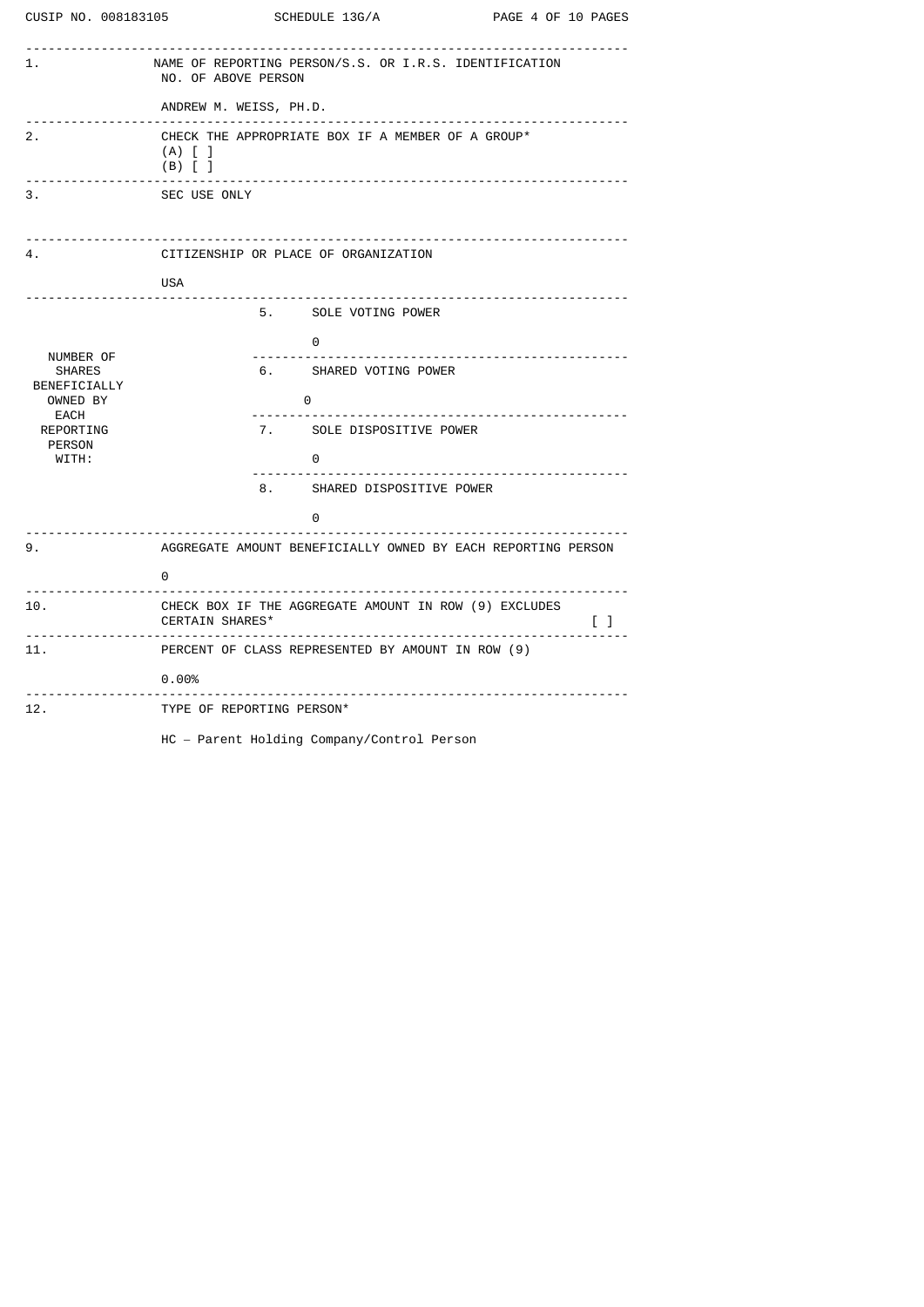|                                                                                                                     |                                                                                                                                                                                                                                                 | CUSIP NO. 008183105                        | SCHEDULE 13G/A                                                                                                                                       | PAGE 5 OF 10 PAGES                                                       |  |  |
|---------------------------------------------------------------------------------------------------------------------|-------------------------------------------------------------------------------------------------------------------------------------------------------------------------------------------------------------------------------------------------|--------------------------------------------|------------------------------------------------------------------------------------------------------------------------------------------------------|--------------------------------------------------------------------------|--|--|
| ITEM 1.                                                                                                             |                                                                                                                                                                                                                                                 |                                            |                                                                                                                                                      |                                                                          |  |  |
| CORP. III)                                                                                                          |                                                                                                                                                                                                                                                 |                                            |                                                                                                                                                      | (a) Name of Issuer: AEYE, INC. (FORMERLY KNOWN AS CF FINANCE ACQUISITION |  |  |
|                                                                                                                     |                                                                                                                                                                                                                                                 |                                            | (b) Address of Issuer's Principal Executive Offices:<br>One Park Place, Suite 200<br>Dublin, CA 94568                                                |                                                                          |  |  |
|                                                                                                                     |                                                                                                                                                                                                                                                 | ITEM 2.                                    |                                                                                                                                                      |                                                                          |  |  |
|                                                                                                                     |                                                                                                                                                                                                                                                 |                                            | (a) and (c): Name and Citizenship of Persons Filing:                                                                                                 |                                                                          |  |  |
|                                                                                                                     | (i) Weiss Asset Management LP, a Delaware limited partnership ("Weiss<br>Asset Management").<br>WAM GP LLC, a Delaware limited liability company ("WAM GP").<br>(ii)<br>(iii) Andrew M. Weiss, Ph.D., a United States citizen ("Andrew Weiss"). |                                            |                                                                                                                                                      |                                                                          |  |  |
|                                                                                                                     |                                                                                                                                                                                                                                                 | (b): Address of Principal Business Office: |                                                                                                                                                      |                                                                          |  |  |
|                                                                                                                     |                                                                                                                                                                                                                                                 |                                            | Weiss Asset Management, WAM GP, and Andrew Weiss have a business<br>address of 222 Berkeley St., 16 <sup>th</sup> floor, Boston, Massachusetts 02116 |                                                                          |  |  |
|                                                                                                                     | (d) Title of Class of Securities: Common stock, \$0.0001 par value per share                                                                                                                                                                    |                                            |                                                                                                                                                      |                                                                          |  |  |
| (e) CUSIP Number: 008183105<br>------------------                                                                   |                                                                                                                                                                                                                                                 |                                            |                                                                                                                                                      |                                                                          |  |  |
| ITEM 3. IF THIS STATEMENT IS FILED PURSUANT TO RULE 13D-1(B), OR 13D-2(B), CHECK<br>WHETHER THE PERSON FILING IS A: |                                                                                                                                                                                                                                                 |                                            |                                                                                                                                                      |                                                                          |  |  |
|                                                                                                                     | (a)                                                                                                                                                                                                                                             |                                            | [ ] Broker or Dealer registered under Section 15 of the Act                                                                                          |                                                                          |  |  |
|                                                                                                                     | (b)                                                                                                                                                                                                                                             | $(15 \cup S.C. 780)$ .                     | [ ] Bank as defined in section $3(a)(6)$ of the Act (15 U.S.C. 78c).                                                                                 |                                                                          |  |  |
|                                                                                                                     | (d)                                                                                                                                                                                                                                             | $(15 \cup S.C. 78c)$ .                     | (c) $[$ ] Insurance Company as defined in section $3(a)(19)$ of the Act                                                                              | [ ] Investment Company registered under section 8 of the Investment      |  |  |
|                                                                                                                     |                                                                                                                                                                                                                                                 |                                            | Company Act of 1940 (15 U.S.C. 80a-8).                                                                                                               |                                                                          |  |  |
|                                                                                                                     | (e)                                                                                                                                                                                                                                             |                                            | Advisers Act or under the laws of any State                                                                                                          | [X] Investment Adviser registered under section 203 of the Investment    |  |  |
|                                                                                                                     | (f)                                                                                                                                                                                                                                             |                                            | provisions of the Employee Retirement Income Security Act of                                                                                         | [ ] Employee Benefit Plan, Pension fund which is subject to the          |  |  |
|                                                                                                                     | (g)                                                                                                                                                                                                                                             | Section $240.13d-1(b)(ii)(G)$              | 1974 or Endowment Fund; see Section $240.13d-1(b)(1)(ii)(F)$                                                                                         | [X] A Parent Holding Company or control person, in accordance with       |  |  |
|                                                                                                                     | (h)                                                                                                                                                                                                                                             |                                            |                                                                                                                                                      | [ ] A Savings Association as defined in Section 3(b) of the Federal      |  |  |
|                                                                                                                     | (i)                                                                                                                                                                                                                                             |                                            | Deposit Insurance Act (12 U.S.C. 1813)<br>[ ] A Church Plan that is excluded from the                                                                | definition of<br>an                                                      |  |  |

- investment company under Section 3(c)(14) of the Investment Company Act of 1940 (15 U.S.C. 80a-3)
- (j) [ ] Group, in accordance with Section 240.13d-1(b)(1)(ii)(J)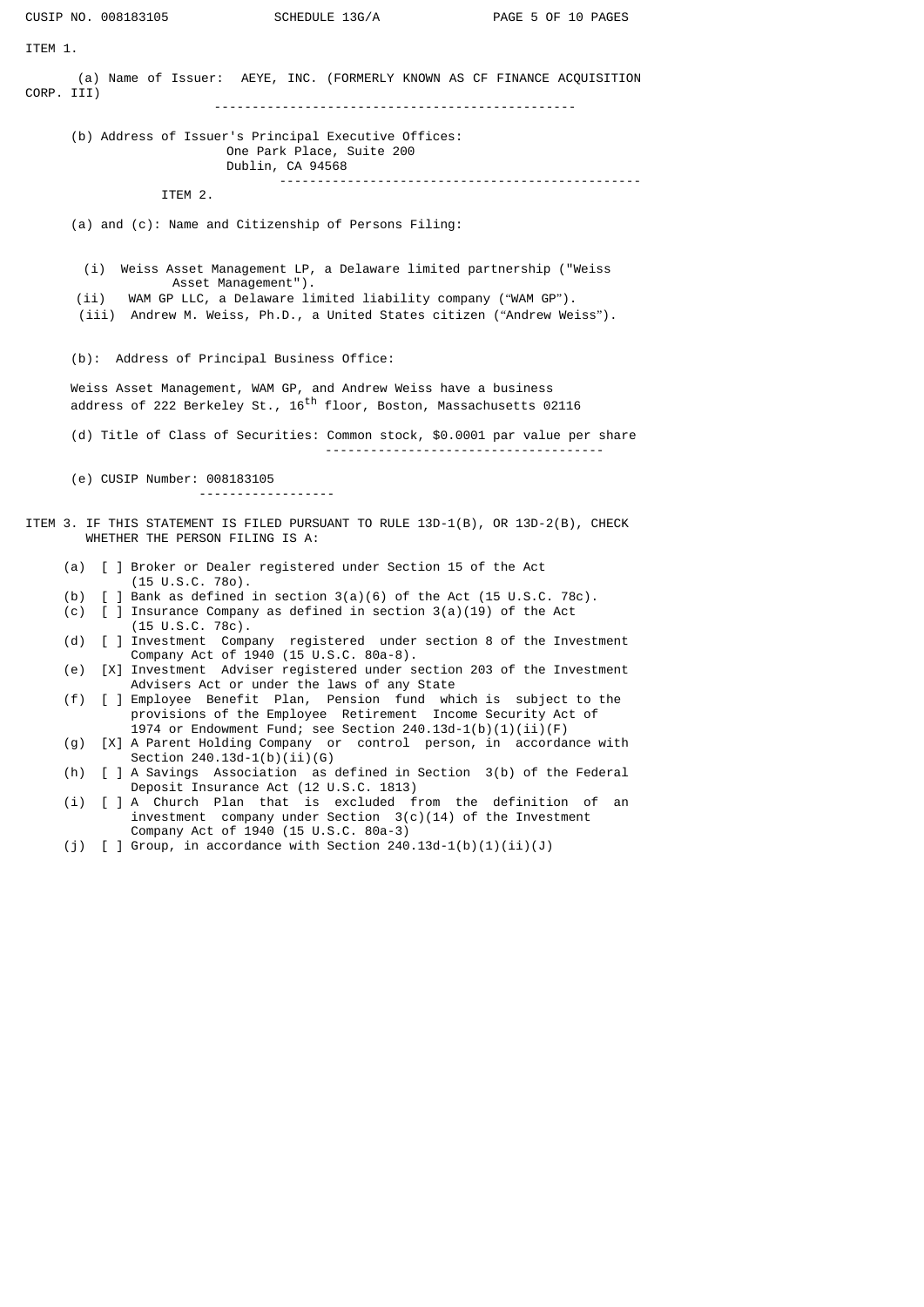| CUSIP NO. 008183105                               |                                  | SCHEDULE 13G/A                                                   | PAGE 6 OF 10 PAGES                                                                            |  |  |  |  |
|---------------------------------------------------|----------------------------------|------------------------------------------------------------------|-----------------------------------------------------------------------------------------------|--|--|--|--|
| ITEM 4.<br>OWNERSHIP                              |                                  |                                                                  |                                                                                               |  |  |  |  |
| WEISS ASSET MANAGEMENT*                           | (a) Amount Beneficially Owned: 0 |                                                                  |                                                                                               |  |  |  |  |
|                                                   | (b) Percent of Class: 0.00%      |                                                                  |                                                                                               |  |  |  |  |
|                                                   |                                  | (c) Number of shares as to which such person has:                |                                                                                               |  |  |  |  |
| (i)                                               |                                  | sole power to vote or to direct the vote:<br>- 0                 | .                                                                                             |  |  |  |  |
| (ii)                                              |                                  | shared power to vote or to direct the vote:<br>0                 | .                                                                                             |  |  |  |  |
|                                                   |                                  | (iii) sole power to dispose or to direct the disposition of: 0   |                                                                                               |  |  |  |  |
| (iv)                                              |                                  | shared power to dispose or to direct the disposition of: 0       |                                                                                               |  |  |  |  |
|                                                   |                                  |                                                                  |                                                                                               |  |  |  |  |
| WAM GP*                                           | (a) Amount Beneficially Owned: 0 |                                                                  |                                                                                               |  |  |  |  |
|                                                   | (b) Percent of Class: 0.00%      |                                                                  |                                                                                               |  |  |  |  |
| (c) Number of shares as to which such person has: |                                  |                                                                  |                                                                                               |  |  |  |  |
| (i)                                               |                                  | sole power to vote or to direct the vote:<br>- 0                 | .                                                                                             |  |  |  |  |
| (ii)                                              |                                  | shared power to vote or to direct the vote:<br>0                 |                                                                                               |  |  |  |  |
|                                                   |                                  | $(iii)$ sole power to dispose or to direct the disposition of: 0 | $\frac{1}{2}$ = $\frac{1}{2}$ = $\frac{1}{2}$ = $\frac{1}{2}$ = $\frac{1}{2}$ = $\frac{1}{2}$ |  |  |  |  |
| (iv)                                              |                                  | shared power to dispose or to direct the disposition of: 0       |                                                                                               |  |  |  |  |
|                                                   |                                  |                                                                  |                                                                                               |  |  |  |  |
| ANDREW M. WEISS, PH.D.*                           | (a) Amount Beneficially Owned:   | 0                                                                |                                                                                               |  |  |  |  |
|                                                   | (b) Percent of Class:<br>0.00%   |                                                                  |                                                                                               |  |  |  |  |

 ---------------------------------------------------- (c) Number of shares as to which such person has: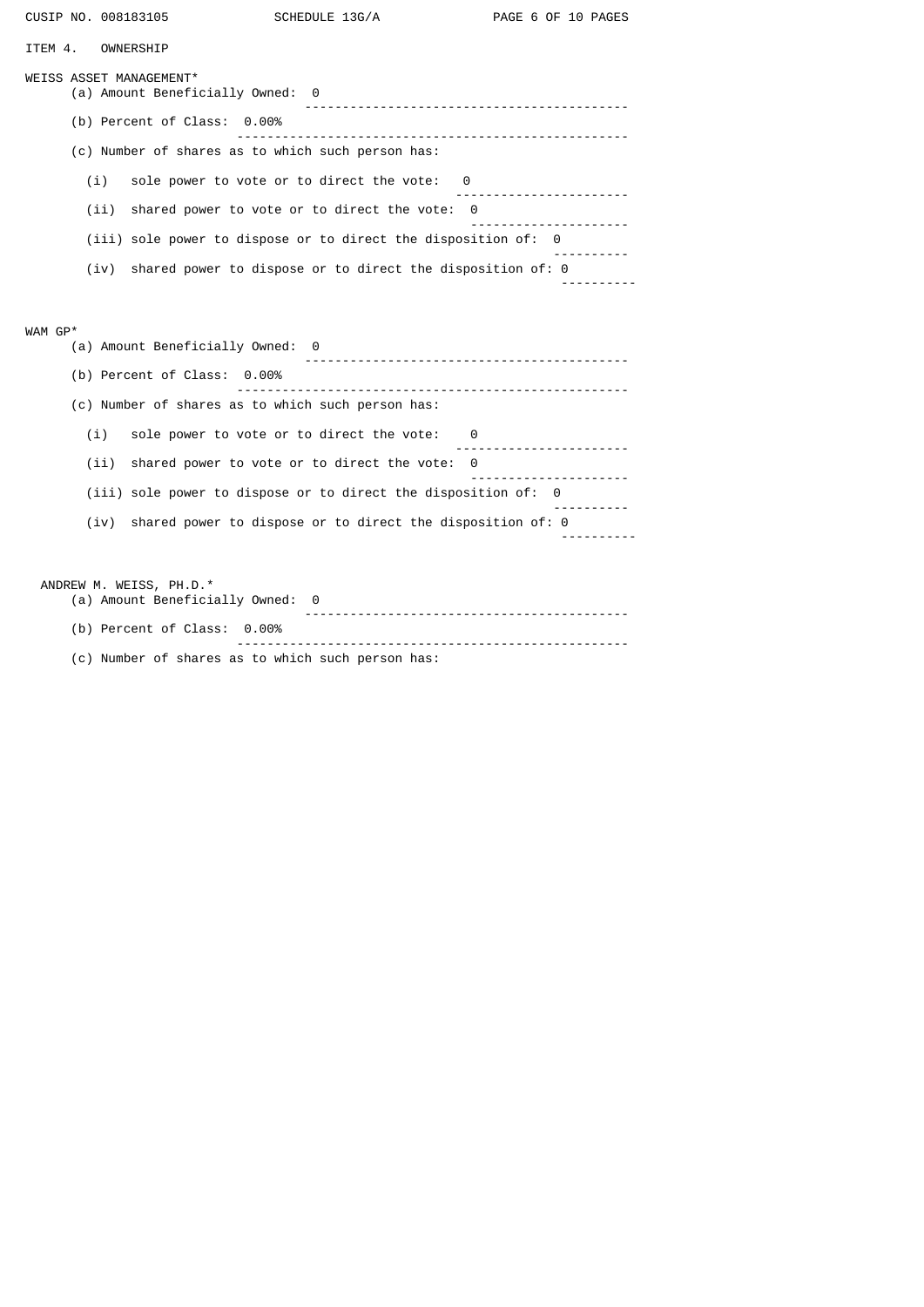| (i) sole power to vote or to direct the vote:                     | - 0 |  |
|-------------------------------------------------------------------|-----|--|
| (ii) shared power to vote or to direct the vote: 0                |     |  |
| $(iii)$ sole power to dispose or to direct the disposition of: 0  |     |  |
| $(iv)$ shared power to dispose or to direct the disposition of: 0 |     |  |
|                                                                   |     |  |

## -----------------------

\* Weiss Asset Management is the sole investment manager to a private investment partnership, (the "Partnership") and a private investment fund ("Fund"). WAM GP is the sole general partner of Weiss Asset Management. Andrew Weiss is the managing member of WAM GP. Shares reported for WAM GP, Andrew Weiss and Weiss Asset Management include shares beneficially owned by the Partnership and the Fund.

Each WAM GP, Weiss Asset Management, and Andrew Weiss disclaims beneficial ownership of the shares reported herein as beneficially owned by each except to the extent of their respective pecuniary interest therein. The percent of class computations are based on 154,595,440 shares of Common stock, \$0.0001 par value per share, issued and outstanding as of November 12, 2021 as reported in the Form 10-Q of the Issuer, which was filed with the SEC on November 15, 2021.

# ITEM 5. OWNERSHIP OF FIVE PERCENT OR LESS OF A CLASS

 If this statement is being filed to report the fact that as of the date hereof the reporting person has ceased to be the beneficial owner of more than five percent of the class of securities, check the following [x].

ITEM 6. OWNERSHIP OF MORE THAN FIVE PERCENT ON BEHALF OF ANOTHER PERSON

Not Applicable

ITEM 7. IDENTIFICATION AND CLASSIFICATION OF THE SUBSIDIARY WHICH ACQUIRED THE SECURITY BEING REPORTED ON BY THE PARENT HOLDING COMPANY OR CONTROL PERSON

See Item 4.

# ITEM 8. IDENTIFICATION AND CLASSIFICATION OF MEMBERS OF THE GROUP

Not Applicable

ITEM 9. NOTICE OF DISSOLUTION OF GROUP

Not Applicable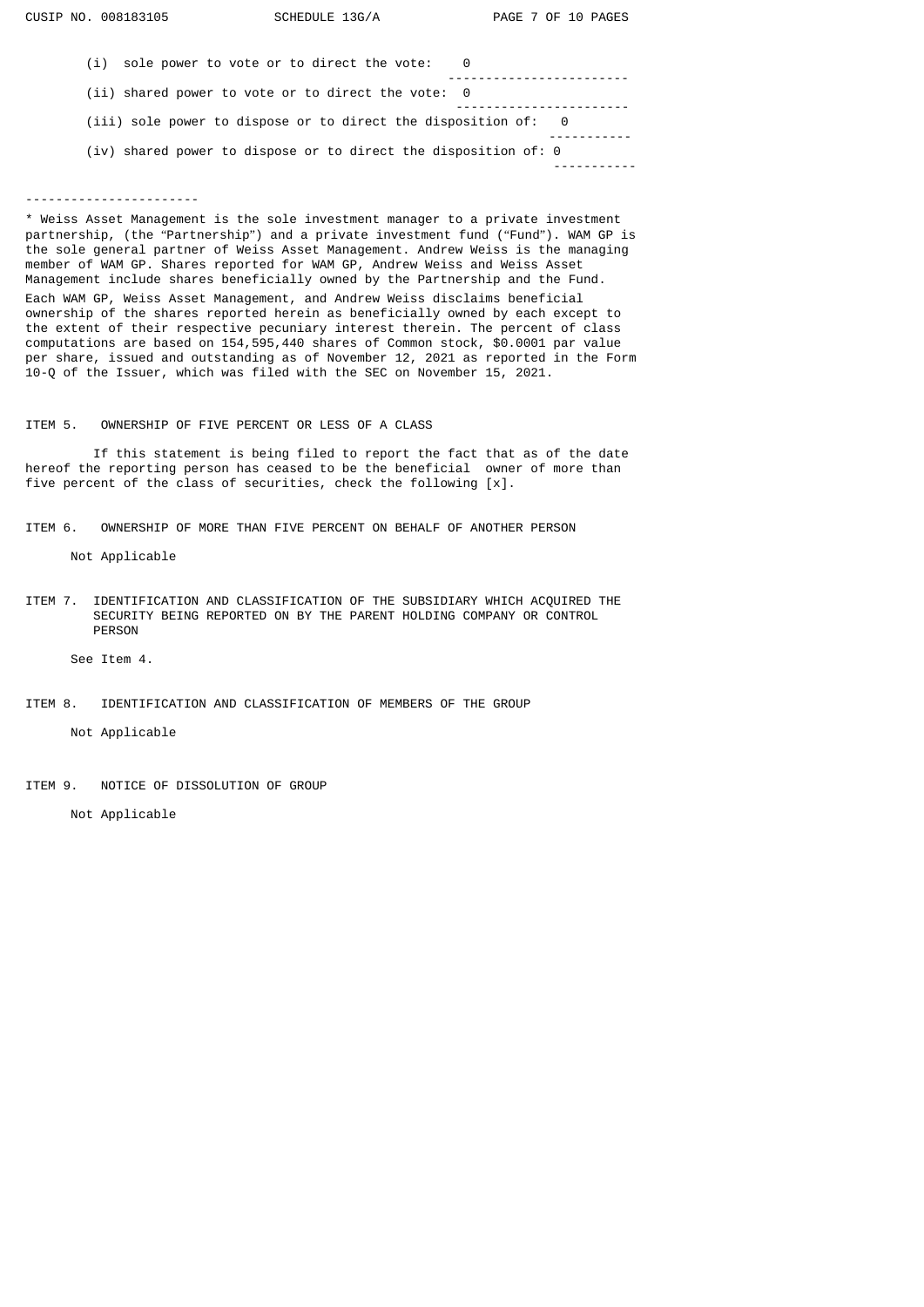ITEM 10. CERTIFICATION

By signing below I certify that, to the best of my knowledge and belief, the securities referred to above were acquired and are held in the ordinary course of business and were not acquired and are not held for the purpose of or with the effect of changing or influencing the control of the issuer of the securities and were not acquired and are not held in connection with or as a participant in any transaction having that purpose or effect.

ITEM 11. MATERIALS TO BE FILED AS EXHIBITS

Exhibit 1 Joint Filing Agreement

SIGNATURE

After reasonable inquiry and to the best of my knowledge and belief, I hereby certify that the information set forth in this statement is true, complete and correct.

Dated: February 4,2022

 $\overline{\phantom{a}}$ 

WEISS ASSET MANAGEMENT LP

By: /s/ Georgiy Nikitin ----------------------------------- Georgiy Nikitin, Chief Compliance Officer

WAM GP LLC

By: /s/ Georgiy Nikitin ----------------------------------- Georgiy Nikitin, Chief Compliance Officer

ANDREW M. WEISS, PH.D.

By: /s/ Georgiy Nikitin  $-$ Georgiy Nikitin, Attorney-in-Fact for Andrew Weiss\*\*

\*\* Duly authorized under Power of Attorney incorporated herein by reference to the exhibit to the Form 13G/A filed by Weiss Asset Management LP on January 25, 2017 in respect of its holding in Quinpario Acquisition Corp. 2.